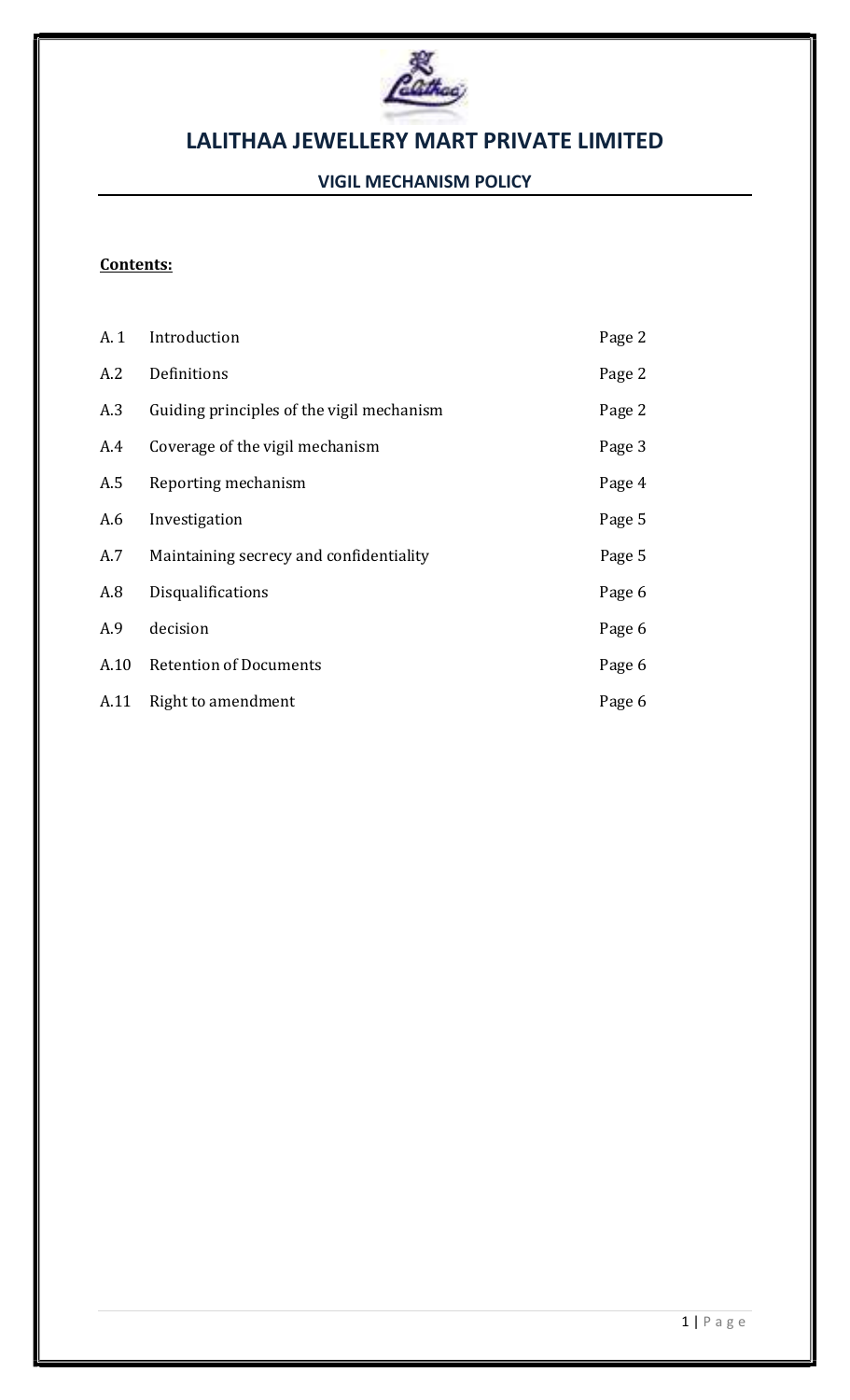

## VIGIL MECHANISM POLICY

## A. 1 INTRODUCTION

LALITHAA JEWELLERY MART PRIVATE LIMITED ("the Company") believes in promoting a fair, transparent, ethical and professional work environment. While the code of conduct defines the expectations from employees in terms of their integrity and professional conduct, the vigil mechanism defines the mechanism for reporting deviations from the official standards.

The Vigil mechanism is implemented not only as a safeguard to unethical practices. This mechanism is intended to provide mechanism for reporting genuine concerns or grievance and ensure that deviations from the Company's Business Conduct Manual and Values are dealt with in a fair and unbiased manner as provided in Section 177 (9) and (10) of the Companies Act, 2013 read with Rule 7 of the Companies (Meeting of Board and its Powers) Rules, 2014.

### A.2 DEFINITIONS

Definitions of some of the key terms used in this mechanism are given below:

- a. "Act" means the Companies Act, 2013
- b. "Associates" means and includes vendors, suppliers and others with whom the Company has any financial or commercial dealings.
- c. "Company" means the Lalithaa Jewellery Mart Private Limited
- d. "Director" means every Director of the Company, past or present.
- e. "Employee" means every employee of the Company including contractual employees and the directors in the employment of the Company.
- f. "Protected Disclosure" means any communication made in good faith that discloses or demonstrates information that may evidence unethical or improper activity.
- g. "Subject" means a person against or in relation to whom a Protected Disclosure has been made or evidence gathered during the course of an investigation.
- h. "Whistleblower" means an Employee or Director making a Protected Disclosure under this Policy.
- i. "Rules" means the Companies (Meetings of the Board and its Powers) Rules, 2014 notified by the Ministry of Corporate Affairs, Govt. of India vide G.S.R. 240(E) dated 31.3.2014 and amendments thereof.

#### A.3 GUIDING PRINCIPLES OF THE VIGIL MECHANISM

To ensure effective implementation of vigil mechanism, the Company shall:

- a. Ensure protection of the whistleblower against victimization for the disclosures made by him/her.
- b. Ensure complete confidentiality of the whistleblower identity and the information provided by him/her.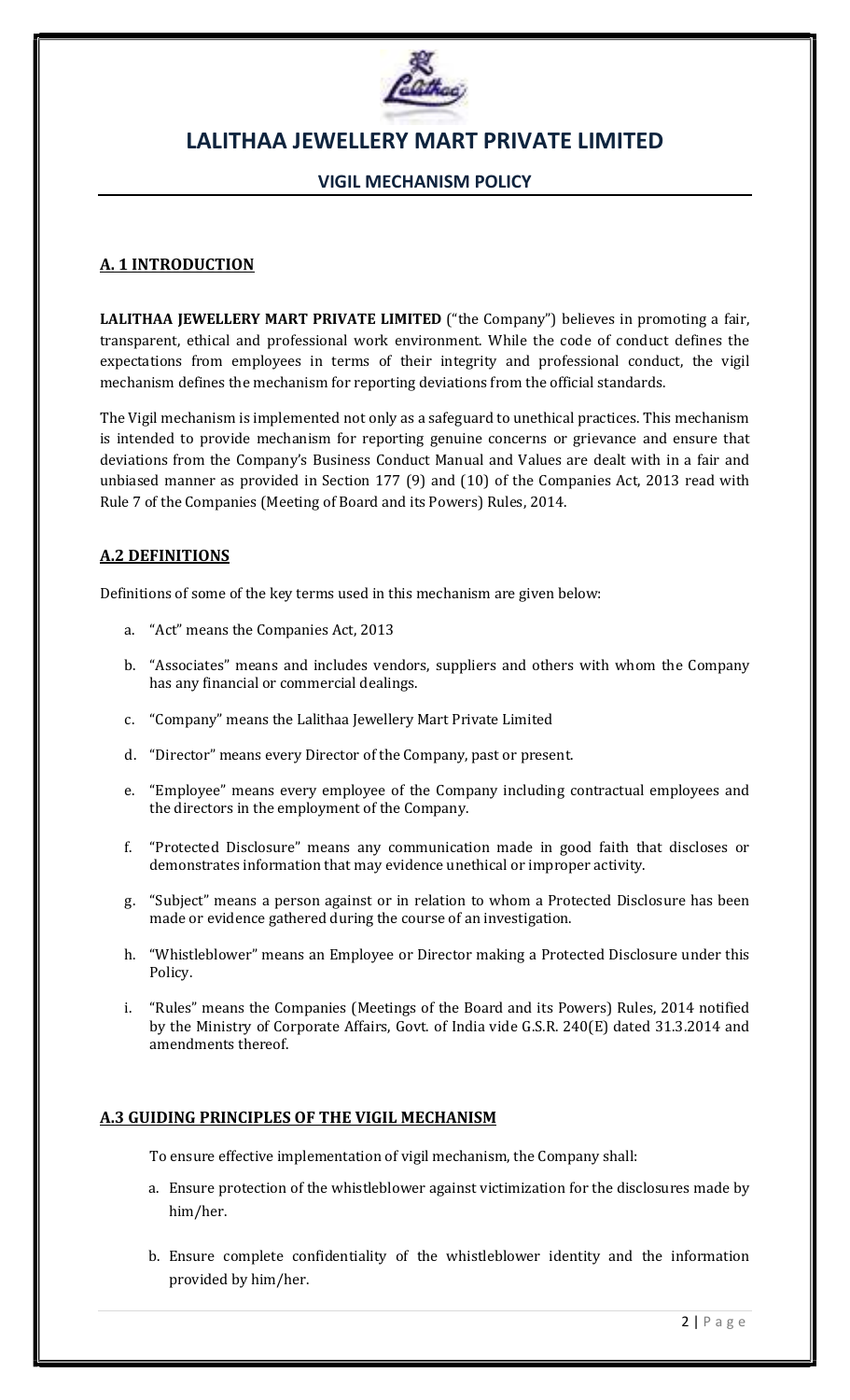

## VIGIL MECHANISM POLICY

- c. Ensure that the protected disclosure is acted upon within specified timeframes and no evidence is concealed or destroyed.
- d. Ensure that the investigation is conducted honestly, neutrally and in an unbiased manner.
- e. Ensure whistleblower would not get involved in conducting any investigative activities other than as instructed or requested to him/her.
- f. Ensure the subject or other involved persons in relation with the protected disclosure be given an opportunity to be heard.
- g. Ensure disciplinary actions are taken against anyone who conceals or destroys evidences related to protected disclosures made under this mechanism.

### A.4 COVERAGE OF THE VIGIL MECHANISM

All Employees, Directors, Vendors, Suppliers, Dealers and Consultants, including Auditors and Advocates who are associated with the Company can raise concerns regarding malpractices and events which may negatively impact the Company.

- a. Inaccuracy in maintaining the Company's books of account and financial records
- b. Financial misappropriation and fraud
- c. Procurement fraud
- d. Conflict of interest
- e. False expense reimbursements
- f. Misuse of company assets & resources
- g. Inappropriate sharing of company sensitive information
- h. Corruption & bribery
- i. Insider trading
- j. Unfair trade practices & anti-competitive behaviour
- k. Non-adherence to safety guidelines
- l. Sexual harassment
- m. Child labor
- n. Discrimination in any form
- o. Violation of human rights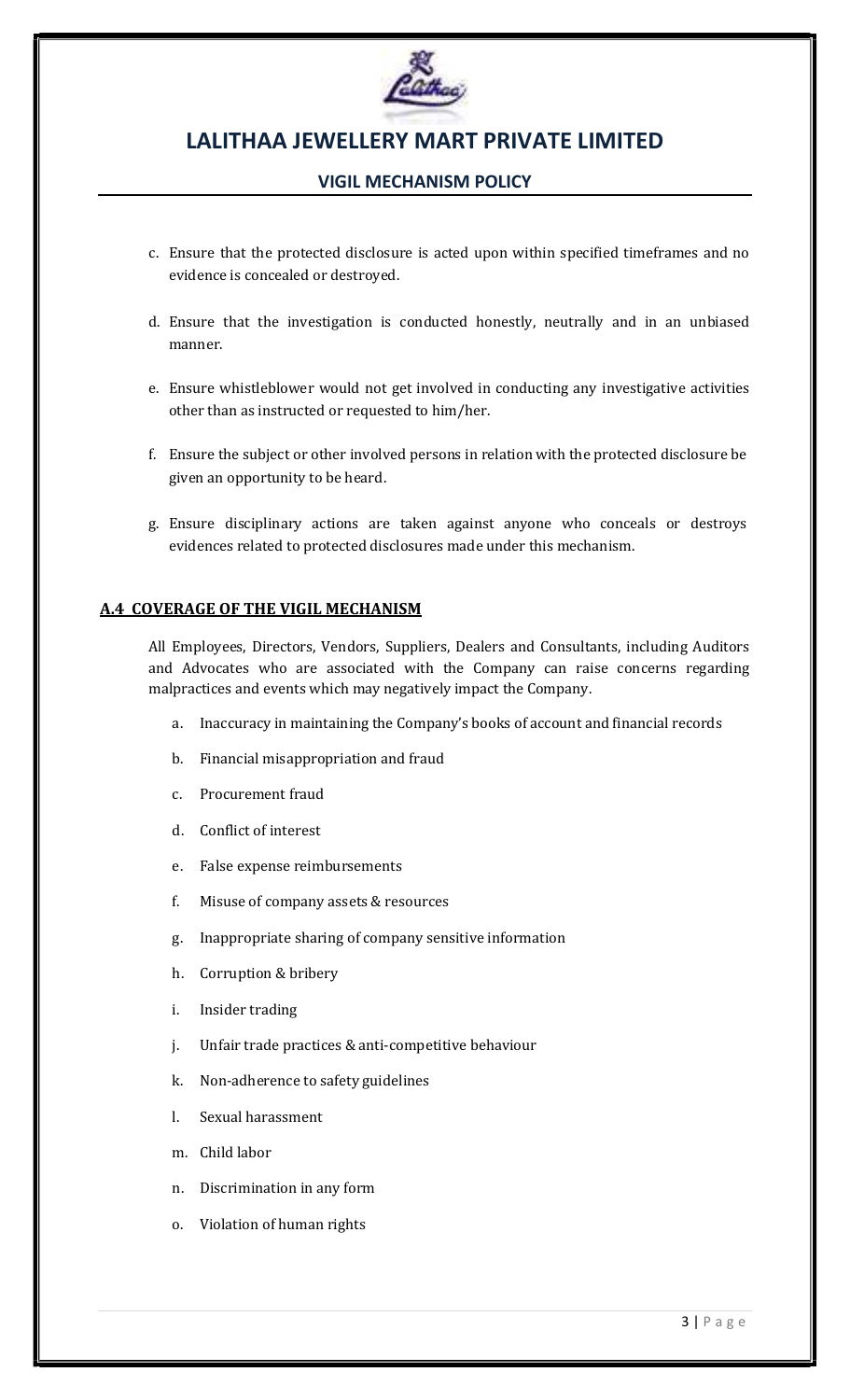

## VIGIL MECHANISM POLICY

### A.5 REPORTING MECHANISM

The whistleblowers are expected to speak up and bring forward the concerns or complaints about issues listed under A.4 "Coverage of the vigil mechanism".

All Employees and Directors of the Company are eligible to make Protected Disclosures under the Policy in matters concerning the Company.

- a. All Protected Disclosures under this policy concerning financial/accounting matters should be addressed to the Chairman of the Company for investigation.
- b. Protected Disclosures should preferably be reported in writing so as to ensure a clear understanding of the issues raised and should either be typed or written in a legible handwriting in English, Hindi or in the regional language of the place of employment.
- c. The Protected Disclosure should be forwarded under a covering letter which shall bear the identity of the Whistleblower. The Chairman of the Audit Committee, as the case may be shall detach the covering letter and forward only the Protected Disclosure to the Investigators for investigation.
- d. Protected Disclosures should be factual and not speculative in the nature of a conclusion, and should contain as much specific information as possible to allow for proper assessment of the nature and extent of the concern and the urgency of a preliminary investigative procedure.
- e. The Whistleblower must disclose his/her identity in the covering letter forwarding such Protected Disclosure. Anonymous disclosures are not favoured as it would not be possible to interview the Whistleblowers. However, when an anonymous Whistleblower provides specific and credible information that supports the complaint, such as alleged perpetrators, location and type of incident, names of other personnel aware of the issue, specific evidence, amounts involved etc. while choosing to maintain anonymity, then there are often sufficient grounds for the Company to consider an investigation into the complaint.
- f. Mr. P Rajeswaran, Director of the Company have been nominated by the Board of Directors of the Company to play the role of Vigilance Officer of the Company to whom other Directors and Employees may report their concern.

The contact details of the Vigilance Officer is as under:

Name - Mr. P Rajeswaran

Email id – rajesh@lalithaajewellery.com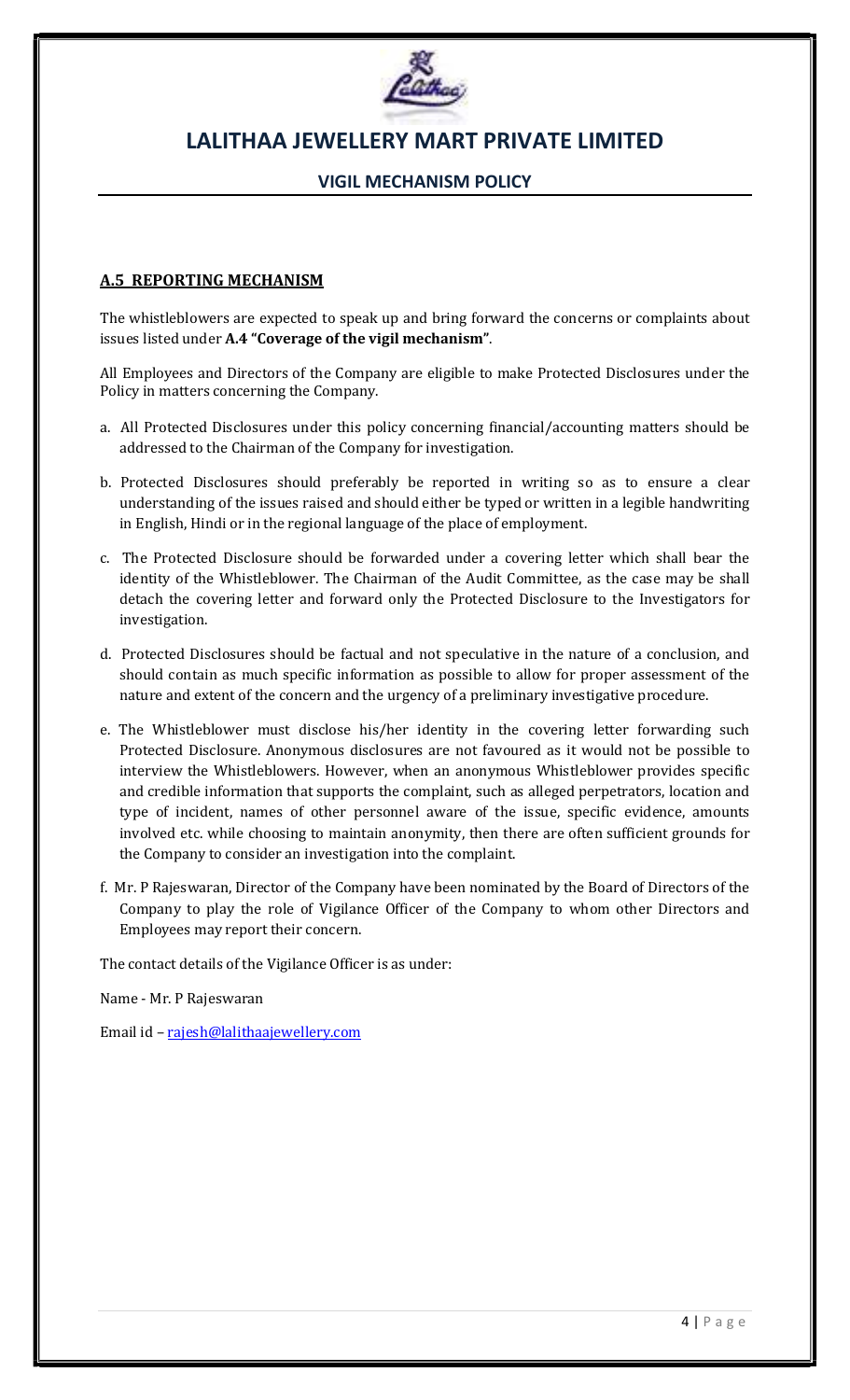

# VIGIL MECHANISM POLICY

### A.6 INVESTIGATION

- a. The investigation would be carried out to determine the authenticity of the allegations and for fact-finding process.
- b. The Chairman of the Audit Committee may at its discretion, consider involving any Investigators for the purpose of investigation.
- c. The identity of a Subject will be kept confidential to the extent possible given the legitimate needs of law and the investigation.
- d. The decision to conduct an investigation taken by the Chairman is by itself not an accusation and is to be treated as a neutral fact-finding process.
- e. Subjects will normally be informed of the allegations at the outset of a formal investigation and have opportunities for providing their inputs during the investigation.
- f. Subjects shall have a duty to co-operate with the Chairman or any of the Investigators during investigation.
- g. Subjects have a right to consult with a person or persons of their choice, other than the Investigators and/or members of the Audit Committee and/or the Whistleblower. Subjects shall be free at any time to engage counsel at their own cost to represent them in the investigation proceedings.
- h. Subjects have a responsibility not to interfere with the investigation. Evidence shall not be withheld, destroyed or tampered with, and witnesses shall not be influenced, coached, threatened or intimidated by the Subjects.
- i. Subjects will be given the opportunity to respond to material findings contained in an investigation report. No allegation of wrongdoing against a Subject shall be considered as maintainable unless there is good evidence in support of the allegation.
- j. Subjects have a right to be informed of the outcome of the investigation. If allegations are not sustained, the Subject should be consulted as to whether public disclosure of the investigation results would be in the best interest of the Subject and the Company.
- k. The investigation shall be completed normally within three months from the date of receipt of the Protected Disclosure.

### A.7 MAINTAINING SECRECY AND CONFIDENTIALITY

The Company expects individuals involved in the review or investigation to maintain complete confidentiality. Disciplinary action may be initiated against anyone found not complying with the below:

- a. Maintain complete confidentiality and secrecy of the matter.
- b. The matter should not be discussed in social gatherings or with individuals who are not involved in the review or investigation of the matter.
- c. The matter should only be discussed only to the extent or with the persons required for the purpose of completing the investigation.
- d. Ensure confidentiality of documents reviewed during the investigation should be maintained.
- e. Ensure secrecy of the whistleblower, subject, protected disclosure, investigation team and witnesses assisting in the investigation should be maintained.